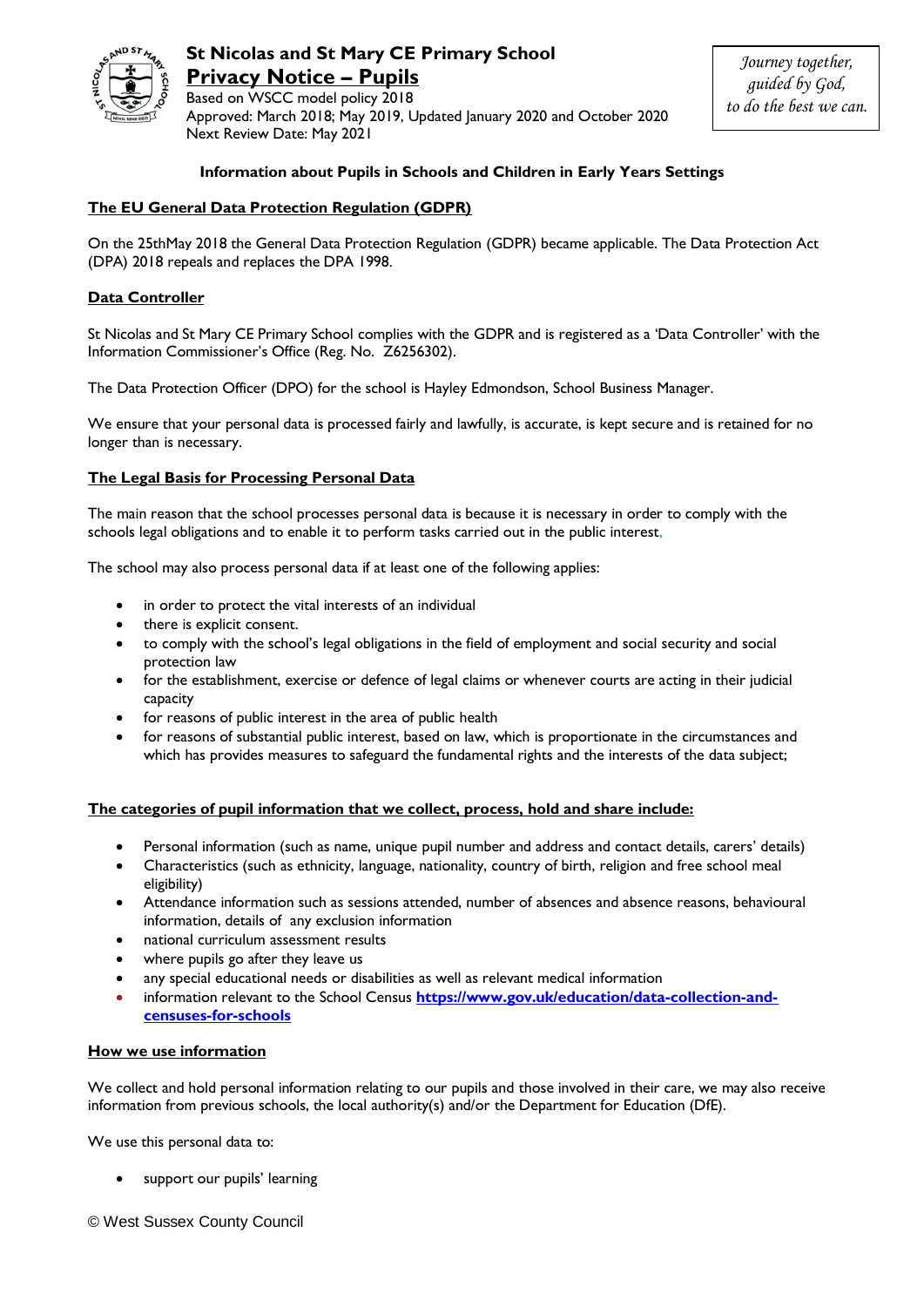- support our pupils' welfare
- monitor and report on their progress
- provide appropriate pastoral care;
- provide appropriate services out of school hours;
- provide appropriate services for pre-school children;
- assess the quality of our services;
- process any complaints;
- protect vulnerable individuals;
- the prevention and detection of crime

### **Who we share data with**

We may pass data to:

- the local authority
- schools that a pupil attends after leaving this school or that a child attends at the same time as this school (dual registration)
- The Department for Education (DfE)
- **NHS**
- third-party organisations, as allowed by law
- agencies that provide services on our behalf
- agencies with whom we have a duty to co-operate

### **For further information about who we share with and why please see APPENDIX A.**

### **Retention Periods**

Personal data will not be retained by the school for longer than necessary in relation to the purposes for which they were collected.

Information will be held in accordance with the Information and Records Management Society Tool Kit for Schools.

### <https://irms.site-ym.com/page/SchoolsToolkit>

## **Photographs**

The School may take photographs, videos or webcam recordings of pupils or students for official use, monitoring and for educational purposes. You will be made aware that this is happening and the context in which the photograph will be used.

Photographs may also be taken of those attending a ceremony which may appear in the newspaper. You will be made aware that this is happening and the context in which the photograph will be used.

# **CCTV**

The school operates CCTV on the school site as it is considered necessary to provide a safe and secure environment for pupils, staff and visitors, to deter crime to prevent the loss or damage to school property and to assist in identifying, apprehending and prosecuting offenders in the event that a crime is committed.

## **Rights**

You have the right to:

- 1. be informed of data processing (which is covered by this Privacy Notice)
- 2. access information (also known as a Subject Access Request)
- 3. have inaccuracies corrected
- 4. have information erased
- 5. restrict processing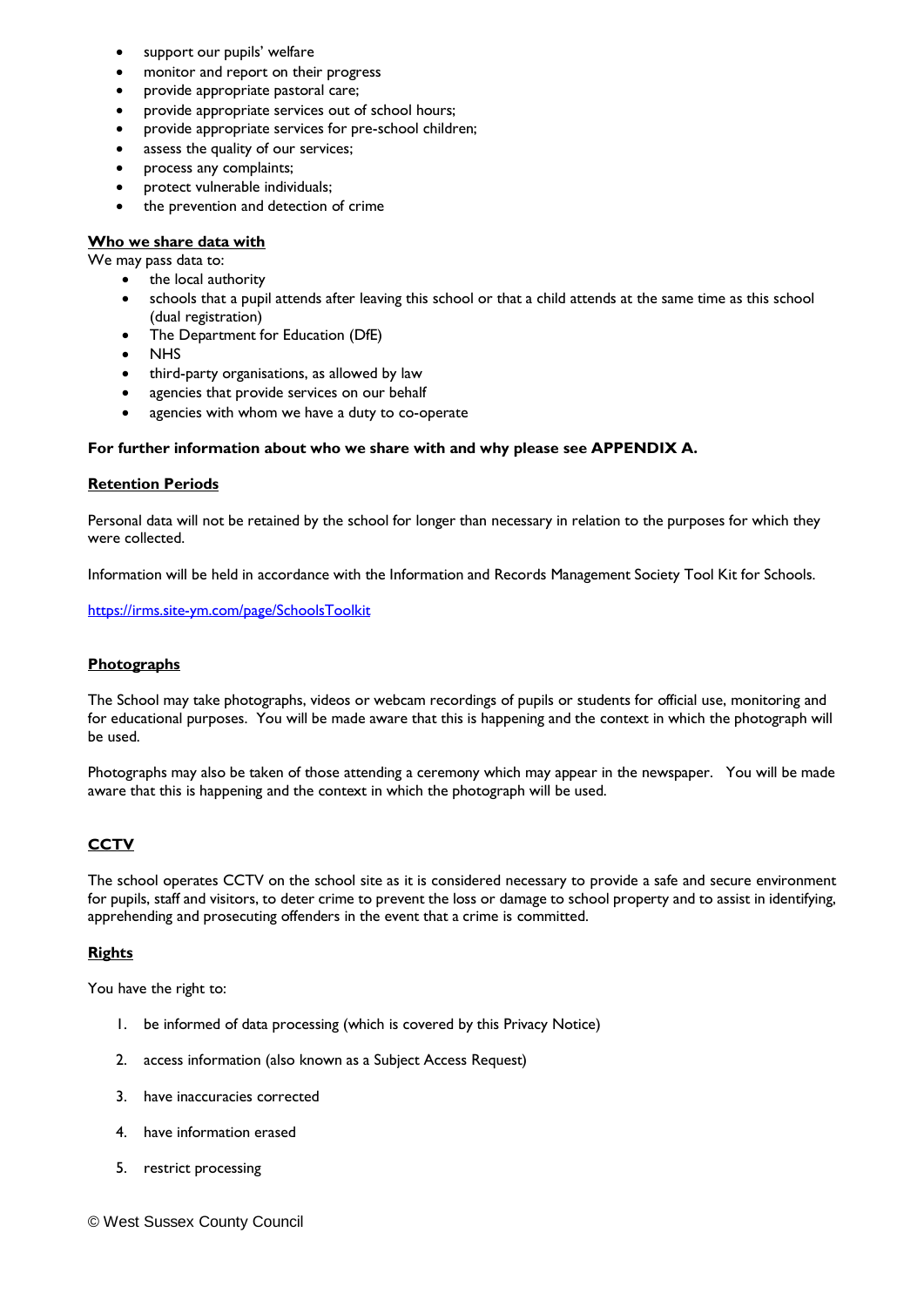- 6. data portability (this is unlikely to be relevant to schools)
- 7. intervention in respect of automated decision making (automated decision making is rarely operated within schools)
- 8. Withdraw consent (see below)
- 9. Complain to the Information Commissioner's Office (See below)

To exercise any of these rights please contact the DPO

### **Withdrawal of Consent**

The lawful basis upon which the school process personal data is that it is necessary in order to comply with the schools legal obligations and to enable it to perform tasks carried out in the public interest.

Where the school process personal date solely on the basis that you have consented to the processing, you will have the right to withdraw that consent.

## **Complaints to ICO**

If you are unhappy with the way your request has been handled, you may wish to ask for a review of our decision by contacting the DPO.

If you are not content with the outcome of the internal review, you may apply directly to the Information Commissioner for a decision. Generally, the ICO cannot make a decision unless you have exhausted our internal review procedure. The Information Commissioner can be contacted at:

The Information Commissioner's Office, Wycliffe House, Water Lane, Wilmslow, **Cheshire** SK9 5AF.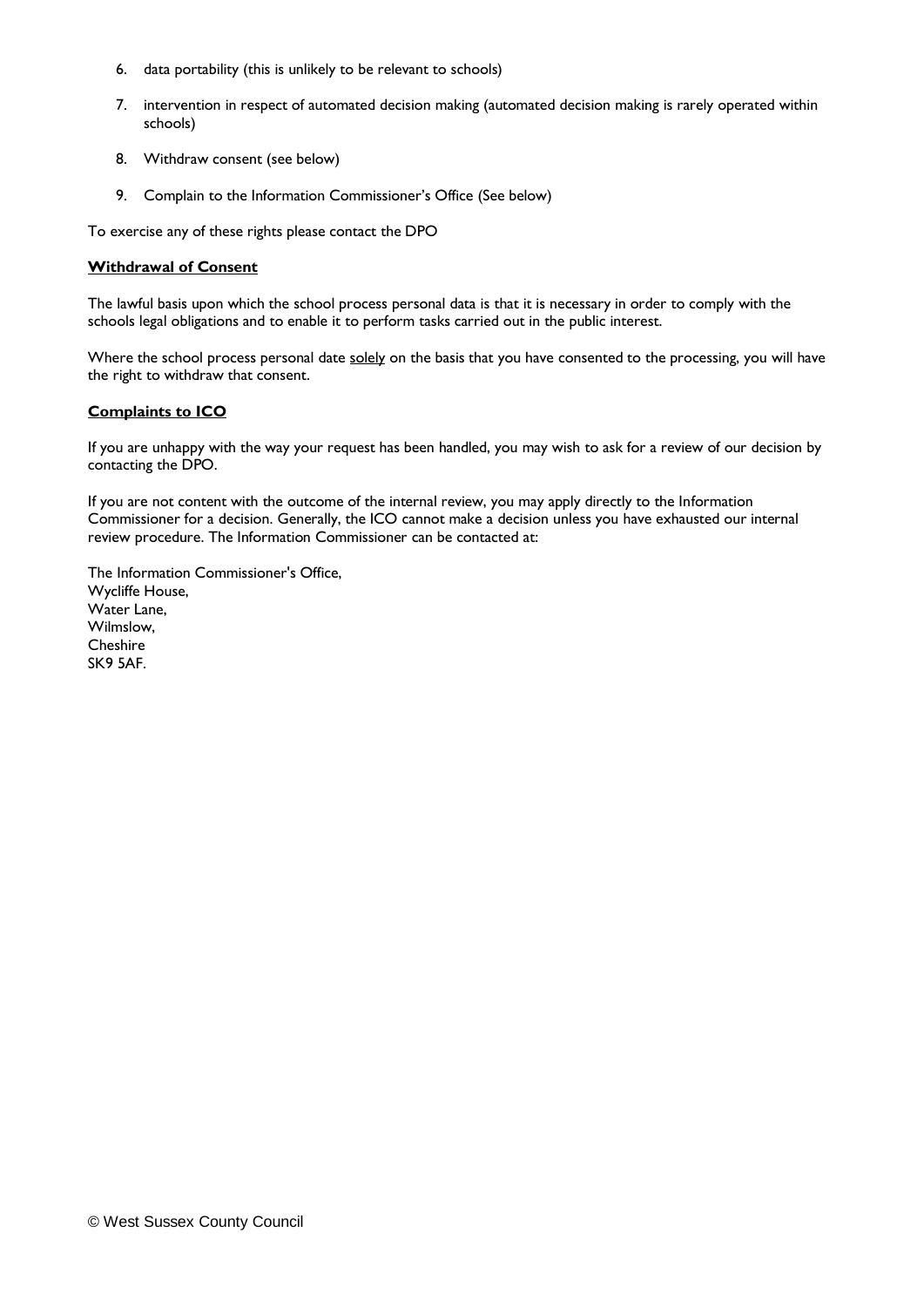# **APPENDIX A**

### **Who we share data with and why**

We do not share information about our pupils with anyone without consent unless the law and our policies allow us to do so.

We share pupils' data with the Department for Education (DfE) on a statutory basis. This data sharing underpins school funding and educational attainment policy and monitoring.

We are required to share information about our pupils with our local authority (LA) and the Department for Education (DfE) under section 3 of The Education (Information About Individual Pupils) (England) Regulations 2013.

To find out more about the data collection requirements placed on us by the Department for Education (for example; via the school census) go to

[https://www.gov.uk/education/data-collection-and-censuses-for-schools.](https://www.gov.uk/education/data-collection-and-censuses-for-schools)

### The National Pupil Database (NPD)

The NPD is owned and managed by the Department for Education and contains information about pupils in schools in England. It provides invaluable evidence on educational performance to inform independent research, as well as studies commissioned by the Department. It is held in electronic format for statistical purposes. This information is securely collected from a range of sources including schools, local authorities and awarding bodies.

We are required by law, to provide information about our pupils to the DfE as part of statutory data collections such as the school census and early years' census. Some of this information is then stored in the NPD. The law that allows this is the Education (Information About Individual Pupils) (England) Regulations 2013.

To find out more about the NPD, go to:

[https://www.gov.uk/government/publications/national-pupil-database-user-guide-and-supporting-information.](https://www.gov.uk/government/publications/national-pupil-database-user-guide-and-supporting-information)

The department may share information about our pupils from the NPD with third parties who promote the education or well-being of children in England by:

- conducting research or analysis
- producing statistics
- providing information, advice or guidance

The Department has robust processes in place to ensure the confidentiality of our data is maintained and there are stringent controls in place regarding access and use of the data. Decisions on whether DfE releases data to third parties are subject to a strict approval process and based on a detailed assessment of:

- who is requesting the data
- the purpose for which it is required
- the level and sensitivity of data requested: and
- the arrangements in place to store and handle the data

To be granted access to pupil information, organisations must comply with strict terms and conditions covering the confidentiality and handling of the data, security arrangements and retention and use of the data.

For more information about the department's data sharing process, please visit:

<https://www.gov.uk/data-protection-how-we-collect-and-share-research-data>

For information about which organisations the department has provided pupil information, (and for which project), please visit the following website:

<https://www.gov.uk/government/publications/national-pupil-database-requests-received>

To contact DfE:<https://www.gov.uk/contact-dfe>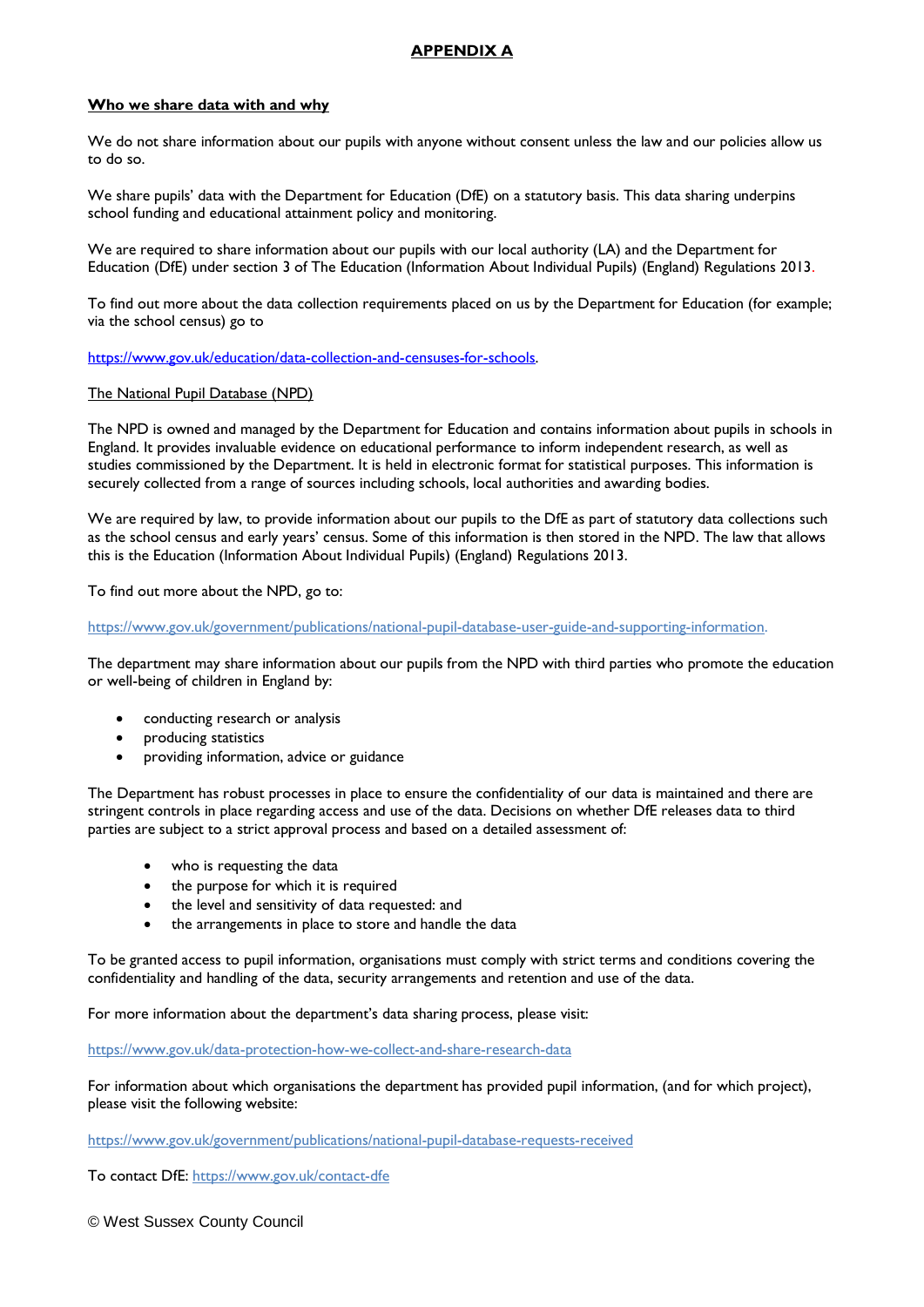## Clinical Commissioning Groups (CCGs)

We are required, by law, to pass certain information about our pupils to CCG's.

CCG's use information about pupils for research and statistical purposes, to develop, monitor and evaluate the performance of local health services. These statistics will not identify individual pupils. It is necessary for certain health information about children (for example, such as their height and weight) to be retained for a certain period of time (designated by the Department of Health) and requires these CCG's to maintain children's names and addresses for this purpose. CCG's may also provide individual schools and Local Authorities (LAs) with aggregated health information which will not identify individual children.

#### Local Authority - education and training and health and safety

We are required, by law, to pass certain information about our pupils to local authorities.

We also report to the local authority if any serious accidents take place in school where the child needs to go to A&E in which case we provide child's name and age and details of the accident.

The LA holds information about young people living in its area, including about their education and training history. This is to support the provision of their education up to the age of 20 (and beyond this age for those with a special education need or disability). Education institutions and other public bodies (including the Department for Education (DfE), police, probation and health services) may pass information to the LA to help them to do this.

The LA shares some of the information it collects with the Department for Education (DfE) to enable them to; produce statistics, assess performance, determine the destinations of young people after they have left school or college and to evaluate Government funded programmes.

The LA may also share information with post-16 education and training providers to secure appropriate support for them. They may also share data with education establishments which shows what their pupils go on to do after the age of 16.

If you want to see a copy of information about you that the LA holds, please contact the Data Protection Officer: [FOI@westsussex.gov.uk](mailto:FOI@westsussex.gov.uk)

### Local Authority – social services

In order to comply with our statutory safeguarding duties we are required, by law, to pass certain information about our pupils to local authorities. Information will only be shared where it is fair and lawful to do so.

If you want to see a copy of information about you that the LA holds, please contact the Data Protection Officer: [FOI@westsussex.gov.uk](mailto:FOI@westsussex.gov.uk)

#### Police, Fire and Rescue Service, Ambulance Service and other emergency or enforcement agencies

In order to comply with our duty of care to pupils, our statutory safeguarding duties and our obligations in respect of the prevention and detection of crime, we may also share personal data with other statutory and partnership agencies.

#### Additional organisations that help us to run our systems

The school subscribes to a number of services provided by other agencies. These organisations need to access our data in order to provide their services. With respect to other agencies, under GDPR the school is the data controller and the agency is the data processor. Details of these organisations, the services they provide and the data we share with them are detailed below. Access to all the software systems listed are securely password protected and there are strict permission levels in place to ensure data is accessed by relevant individuals only. All staff receive training about Data Protection including the importance of password security and the legal requirement to report any data breaches. Privacy Policies for the organisations listed below are available from their websites.

### **Software Systems that support School Management:**

#### Capita SIMS

SIMS is the Management Information System used by the school to securely record, manage and report on the personal data for pupils, parents, staff and outside agencies that is required to run the school. It includes the data parents/carers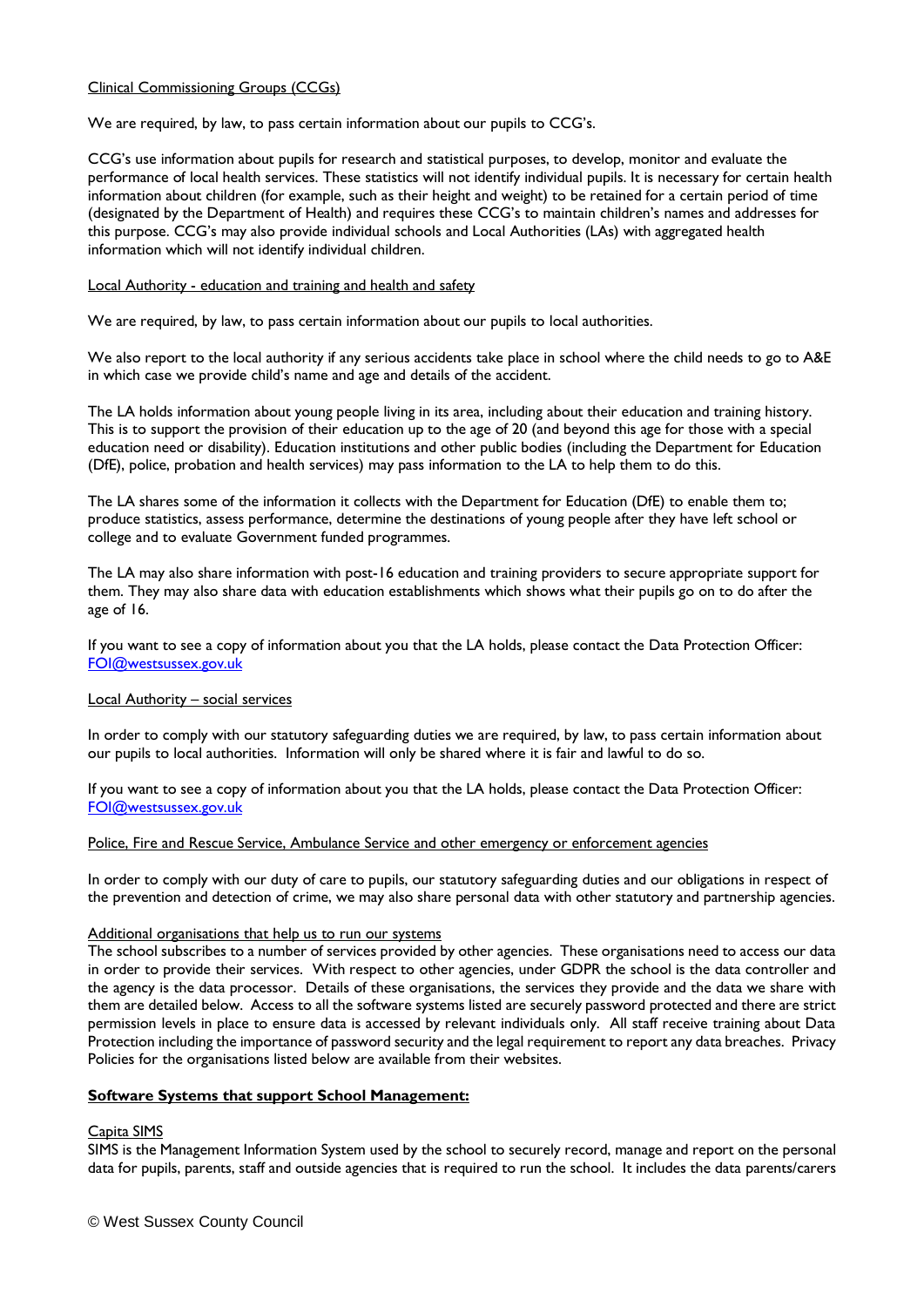provide when their child joins the school and subsequently update, as well as attendance, assessment and other essential data. This information is passed on securely to the next school when the child leaves.

### CPOMS

CPOMS is the market leading software application for monitoring child protection, safeguarding and pastoral and welfare issues. CPOMS allows staff to record and share information with the relevant people to meet the welfare needs of the child. The school shares children's name, class, contact, date of birth, attendance and special category data as part of the initial set up and then it is used to share child protection, safeguarding and behavioural information.

#### Classroom Dojo

Classroom Dojo is an online reward system for pupils. To set up the system we share children's first name only.

#### Evolve

EVOLVE*visits* is an online system for the planning, approval and management of educational visits, sports fixtures and extra-curricular activities. Pupil data is not added except where details are required as part of the risk assessment.

#### FFT Aspire

FFT Aspire is a school assessment system to streamline analysis of pupil progress and attainment. It includes your child's name, UPN, gender, year group and assessment results.

#### Groupcall Xporter

Groupcall Xporter provides an integration service between our Management Information System and other software providers to provide secure transfer of data.

#### School Fund Manager

Fund Manager is a school fund accounts software package to manage payments received from parents/carers and other sources. It includes children's name and class only.

#### sQuidcard Limited

We use sQuid to request and receive payment online and provide them with your child's name, class and year group. As this software also includes a communication module (email) we also provide parental information such as name and address, phone number, email address and certain student groups used by the school to sQuid.

#### Target Tracker

Target Tracker is a school assessment system to streamline entry, analysis and sharing of pupil progress and attainment. It includes your child's name, gender, class, year group, free school meal/pupil premium status, levels of SEN and assessment results.

#### Teachers2Parents

We subscribe to the *Teachers2Parents* texting and email service and parents evening service. The school provides access to your child's admission number and date, class and year group and any other specific group information collected, first name, surname and parent/carer contact details including priority, parental responsibility and relationship. This will allow the school to use the system to send texts and emails to the parent/carer and other contacts that you provide including group emails and texts to be sent to you according to your child's class, year group etc .

#### 2simple Evidence Me

The 2simple2 build a profile app is used to support our Early Years development. Each child has their own profile were we add photos and observations of their learning experiences. Once data has been collected it is uploaded onto the website. Where the 2engage parent's package is used we will also enter parents email details. We obtain separate parent/carer consent for the use of this website

#### Wonde

Wonde is a provider of online platforms and APIs (Application Programming Interface) which helps schools securely control the data that is shared with other agencies from our Management Information System e.g. Teachers2Parents.

## **Other Organisations that support School Management:**

#### **Chartwells**

Chartwells provide hot meals for the school. In order to ensure that children's dietary needs can be met the school is required to share children's name, class dietary information and occasionally other information with Chartwells Staff to ensure the welfare of the pupil. Parents will also directly provide data to Chartwells.